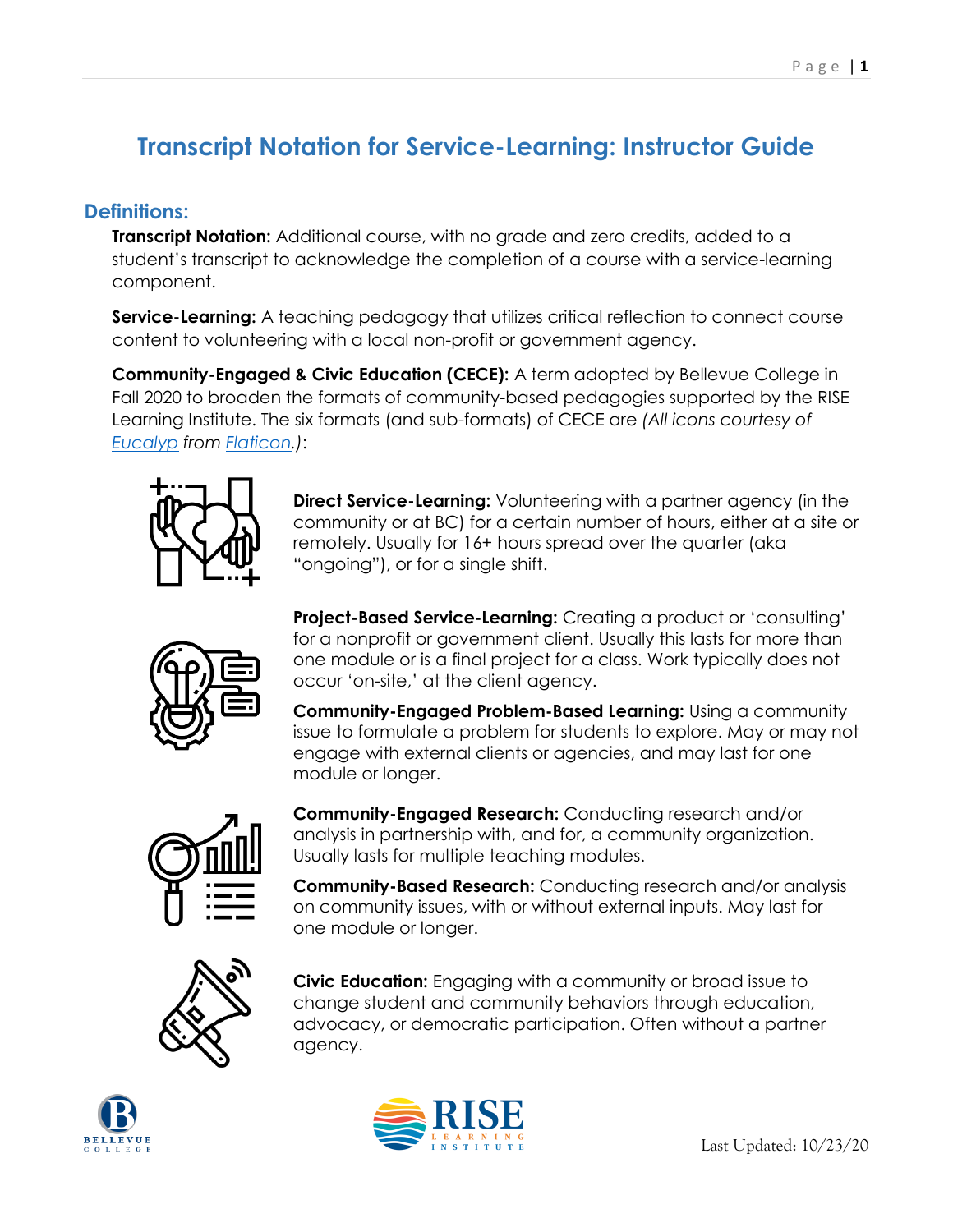

**Community Economic Engagement:** Partnering with small or minority-run businesses to help improve their capacity as a part of a class. Often is framed as a form of community support or revitalization. This is the only form of CECE that can work with forprofit businesses.

**Philanthropy:** Fundraising or collecting food/goods for an organization as a part of a class.

**Community:** A group of people and/or setting that is beyond the individual student. The scope of the community can be defined as needed by the instructor and/or student, and can include one's personal community (neighborhood, house of worship, affiliated club or group, etc), college community (Bellevue College), region (city and state), or larger.

**Civic Action:** An action focused on changing behaviors, educating communities, fostering dialogue, amplifying community voices, impacting policy, and more. Civic actions can provide community impact without engaging with a specific nonprofit partner. A list of possible civic actions is in Appendix B.

**Community Dialogue:** A conversation with 5-10 members of a chosen community (beyond family) about an important issue that may impact that community. The goal is to foster a deeper understanding of community perspectives around that issue and hopefully change some beliefs and behaviors.

## **The Transcript Notation within Community-Engaged & Civic Education (CECE)**

## **What is the Transcript Notation for Service-Learning (TNSL)?**

This notation demonstrates that Bellevue College understands the utility of service-learning (S-L) as a teaching methodology, particularly in helping students better understand and/or apply course content, build transferrable skills such as critical thinking and problem solving, and bolster their résumés and transfer applications. When students list their service-learning experiences in their résumés and transfer applications, as they should be encouraged to do, the TNSL provides official recognition that they actually did have these experiences. Additionally, it may help some students transfer service hours from Bellevue College to other academic institutions.

Qualifying students will receive an additional course in their transcript for that quarter. The course will come with zero credits and no grade, has no attached charge or fees, and will read: SRVLN 001-SERVICE-LEARN: [COURSE WITH S-L].



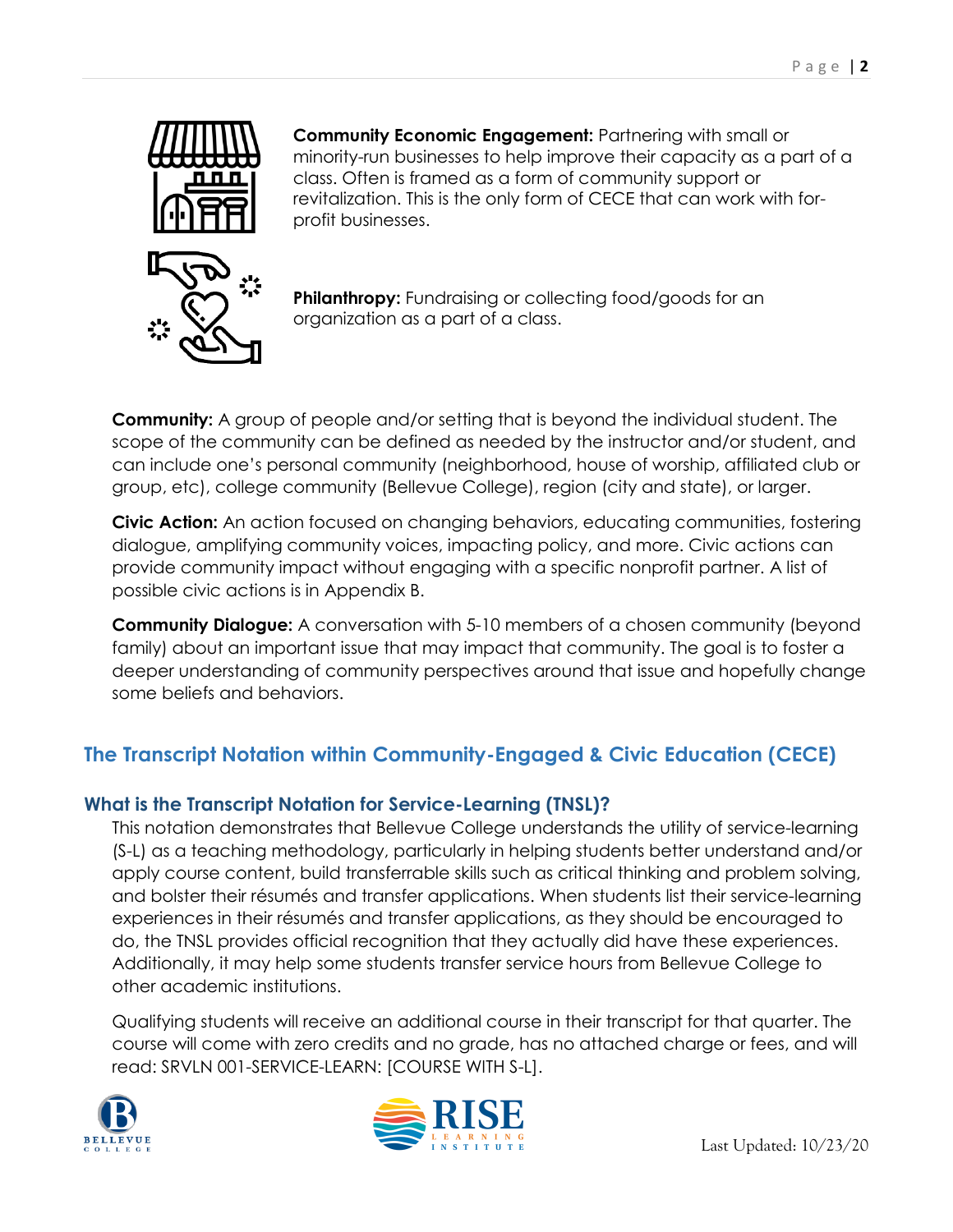#### **But service-learning is now "Community-Engaged & Civic Education" (CECE). How does this change the transcript notation?**

This change expands the types of courses that can qualify for the TNSL. The notation will still use the term "SERVICE-LEARN," as it is easily recognizable. Not all CECE offerings will qualify for the transcript notation, as they must meet certain standards to do so.

#### **Does a CECE course** *need* **to qualify for or offer the TNSL?**

No, it does not. Instructors are strongly encouraged to offer courses with communityengaged or civic components, even if they do not meet the rigorous criteria (explained below) to qualify for the transcript notation. In order to qualify for the notation, the CECE component must also provide opportunities for the students to impact their communities and then reflect critically on their learning experiences. Research has shown that these types of courses and pedagogy provide benefits for students that go beyond traditional community-based education.

Instructors should talk with the RISE office if they would like support in converting a community-engaged course into one that may qualify for the transcript notation.

## **Qualifying for the Transcript Notation for Service-Learning (TNSL)**

#### **Do all CECE courses qualify for the TNSL?**

No. Just because a course uses CECE or service-learning does not mean it automatically qualifies for the transcript notation; it must be approved by a committee consisting of one administrator, one instructor, and one student. Once approved, the course may automatically qualify for multiple quarters.

A CECE course must create an opportunity for students to do the following, at a basic level, to qualify:

- Learn about social, environmental, or civic issues in a way that connects to or applies the course content to the course outcomes
- Participate, in-person or remotely, in the broader community (see definition above) in an action-oriented way
- Reflect critically on experiences and connections to help grow more holistically

The criteria are delineated below.

#### **How can a CECE course qualify?**

Before a student can earn the TNSL, a course must meet certain criteria to qualify for it. The criteria depends on the type of CECE course, thus allowing for a greater variety of courses to meet it. Review the options over the next few pages to find the CECE style that best matches your course, and what is required for the TNSL (the process is on page 9):



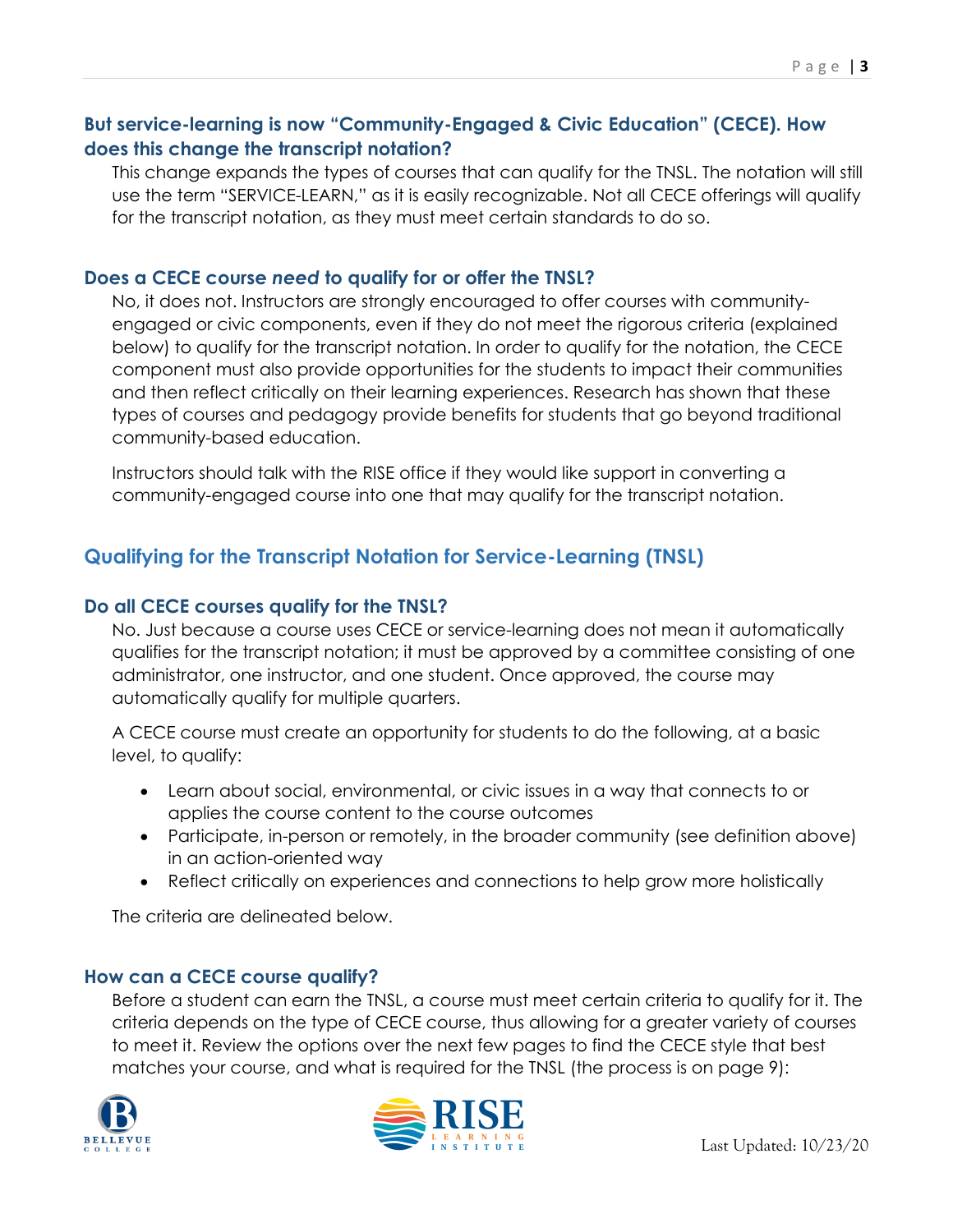

# **Direct Service-Learning**

Volunteering with a partner agency (in the community or at BC) for a certain number of hours, either at a site or remotely.

- *TNSL Requirements for Ongoing Service-Learning:*
	- o 16+ hours of completed volunteering (approved by partner agency, and preferably spread evenly across the quarter)
	- o Minimum of three (3) reflections
- *TNSL Requirements for Single-Shift Service-Learning:*
	- o Meet the shift requirement (2-4 hours)
	- o Minimum of two (2) reflections
	- o Community or civic action with a specific, separate reflection
- *Examples:*
	- o Ongoing Service-Learning: *An ESL Level 6 course requires students to volunteer for 16 hours with a community partner as a way to practice English and build a better understanding of their communities. The students complete one at-home written reflection and two discussion-based reflections. At the end of the course, the students complete the experience Post-Survey, which also has reflections.*
	- o Single-Shift Service-Learning: *A Nutrition course requires students to volunteer for a single shift at a food bank. The students also write a short reflection paper related to this shift, as well as complete the experience Post-Survey, which counts as the second reflection. Students engage in a civic action of their choosing (have a community dialogue, speak at a city council meeting, comment on relevant legislation) about food insecurity and malnutrition, and complete a reflection for that experience.*



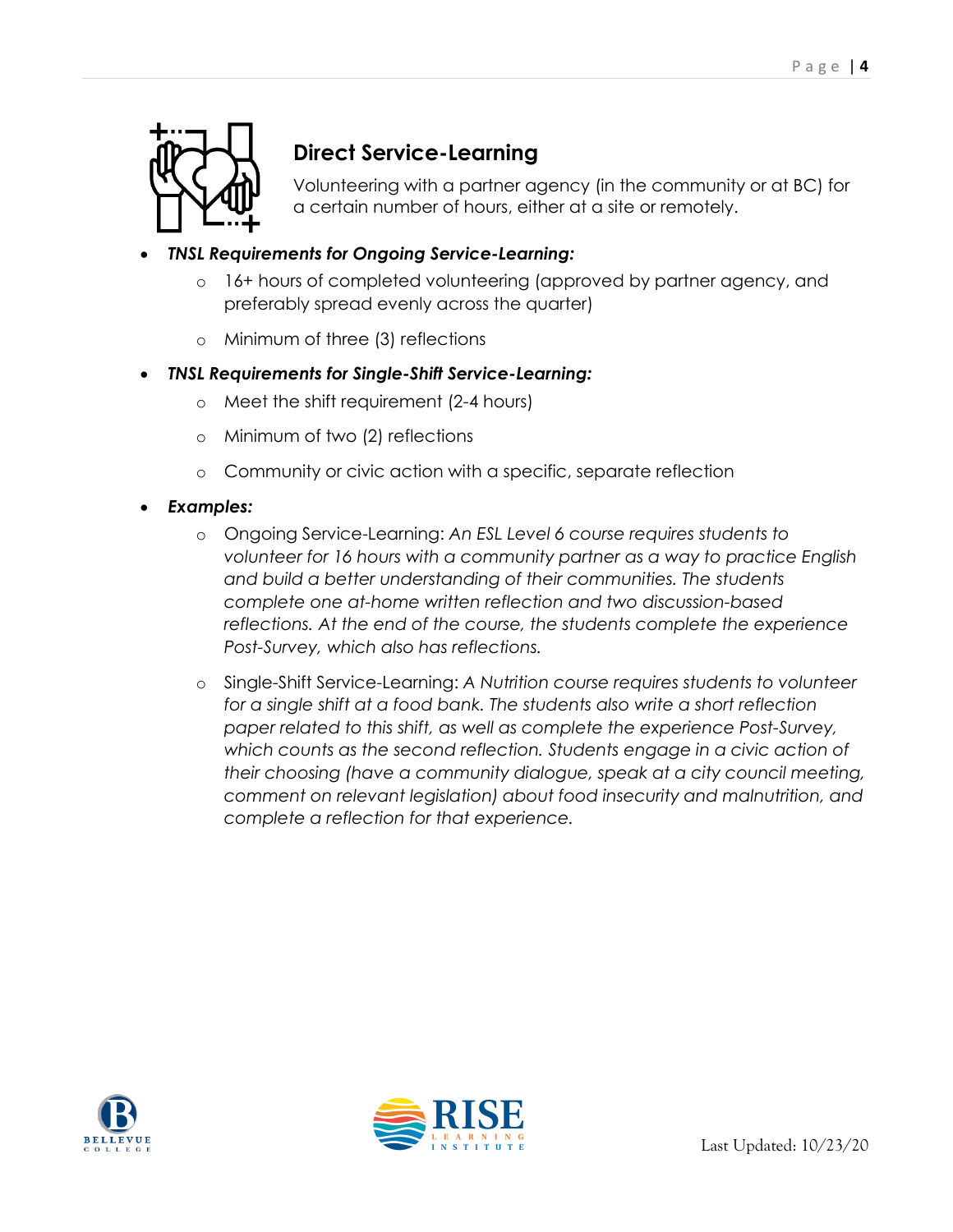

# **Project-Based Learning**

**Project-Based Service-Learning:** Creating a product or acting as a consultant for a nonprofit or government client.

**Community-Engaged Problem-Based Learning:** Using a community issue to formulate a problem for students to explore, with or without external clients or agencies.

- *TNSL Requirements for Project-Based Service-Learning:*
	- o Provide end product to partner agency / client
	- o Minimum of three (3) reflections
- *TNSL Requirements for Community-Engaged Problem-Based Learning:*
	- o Conduct the learning activity
	- o Minimum of two (2) reflections
	- o Community or civic action with a specific, separate reflection
- *Examples:*
	- o Project-Based Service-Learning: *Teams of students in an IT capstone partner*  with non-profit clients to create an application for them. At the end of the *quarter, they present to the clients and give the software. Along the way, they complete two written reflections and participate in one reflective discussion. At the end of the course, the students complete the experience Post-Survey, which also has reflections.*
	- o Community-Engaged Problem-Based Learning: *A local non-profit poses a question (with context) to Marketing students about a challenging aspect of fundraising and outreach within specific communities. The students apply course principles to the problem, and have a discussion that includes reflective components. The students additionally complete the experience Post-Survey, which has reflections. Students additionally engage in a civic action of their choosing (have a community dialogue, assist with a fundraiser, speak at a city council meeting, comment on relevant legislation, volunteer at this non-profit) about issues of community outreach, and complete a reflection for that experience.*



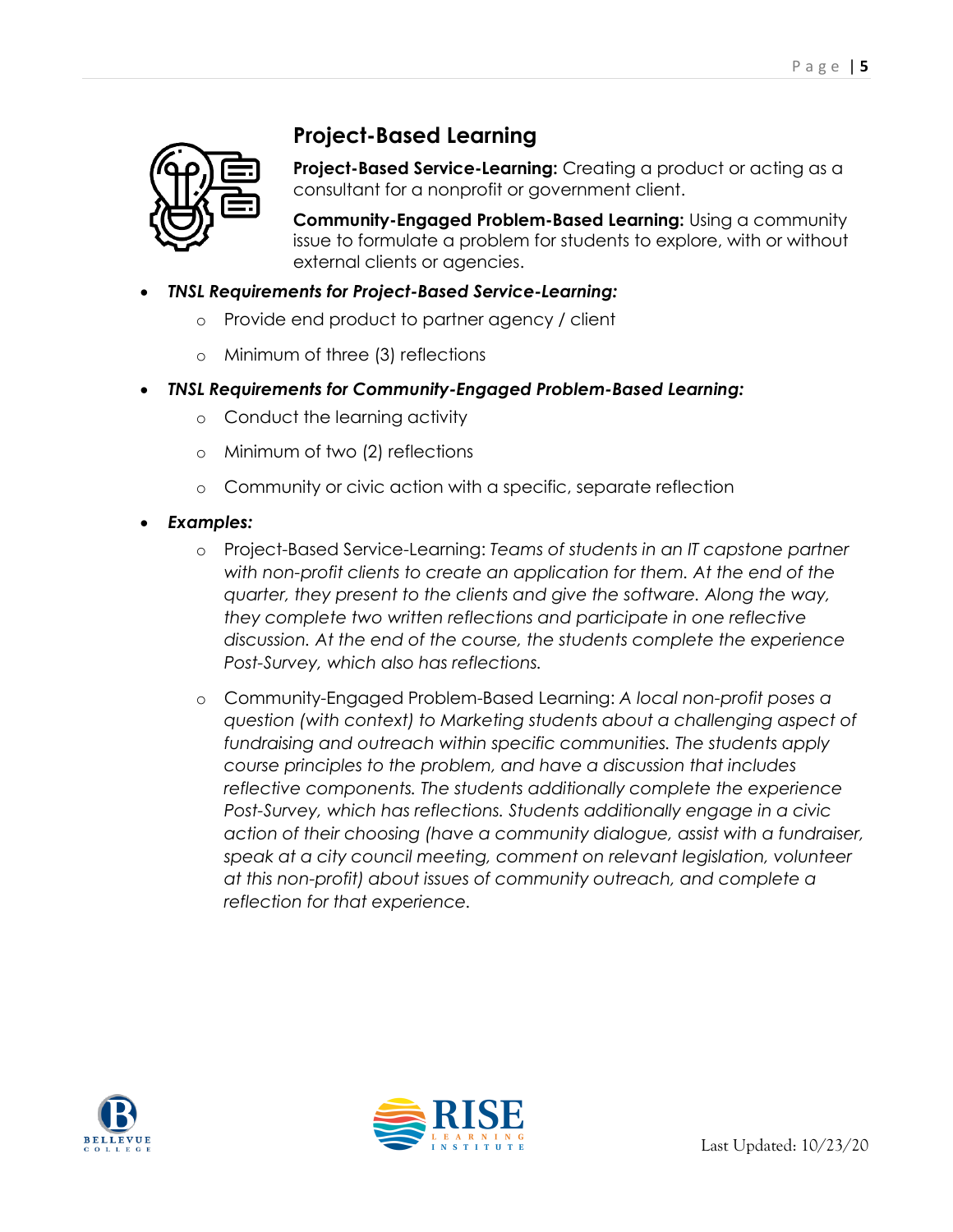

# **Authentic Research**

**Community-Engaged Research:** Conducting research and/or analysis in partnership with and for a community organization.

**Community-Based Research:** Conducting research and/or analysis on community issues, with or without external inputs.

#### *TNSL Requirements for Community-Engaged Research:*

- o Provide end research/analysis to partner agency
- o Minimum of three (3) reflections
- o Basic training in community-based participatory research and/or field methods
- *TNSL Requirements for Community-Based Research:*
	- o Conduct the learning activity
	- o Minimum of two (2) reflections
	- o Community or civic action with a specific, separate reflection
	- o Basic training in community-based participatory research and/or field methods
- *Examples:*
	- o Community-Engaged Research: *Students in a Biology class partner with a local government agency to collect data for that agency as part of an ongoing project. Students complete written reflections before, during, and after the research, as well as complete the experience Post-Survey, which also has reflection questions. The students and the partner participate in the RISE Making Learning Visible showcase at the end of the quarter.*
	- o Community-Based Research: *Students in a Sociology class work in teams to research about local issues. They interview local non-profits and send surveys*  to their friends. They compile the research into a presentation for the Making *Learning Visible showcase. They participate in a reflective discussion halfway through the research process, and then complete the experience Post-Survey and its reflection questions. Students additionally engage in a civic action of their choosing (have a community dialogue, speak at a city council meeting, comment on relevant legislation) through which they use their research to influence policy or change behaviors, and complete a reflection for that experience.*



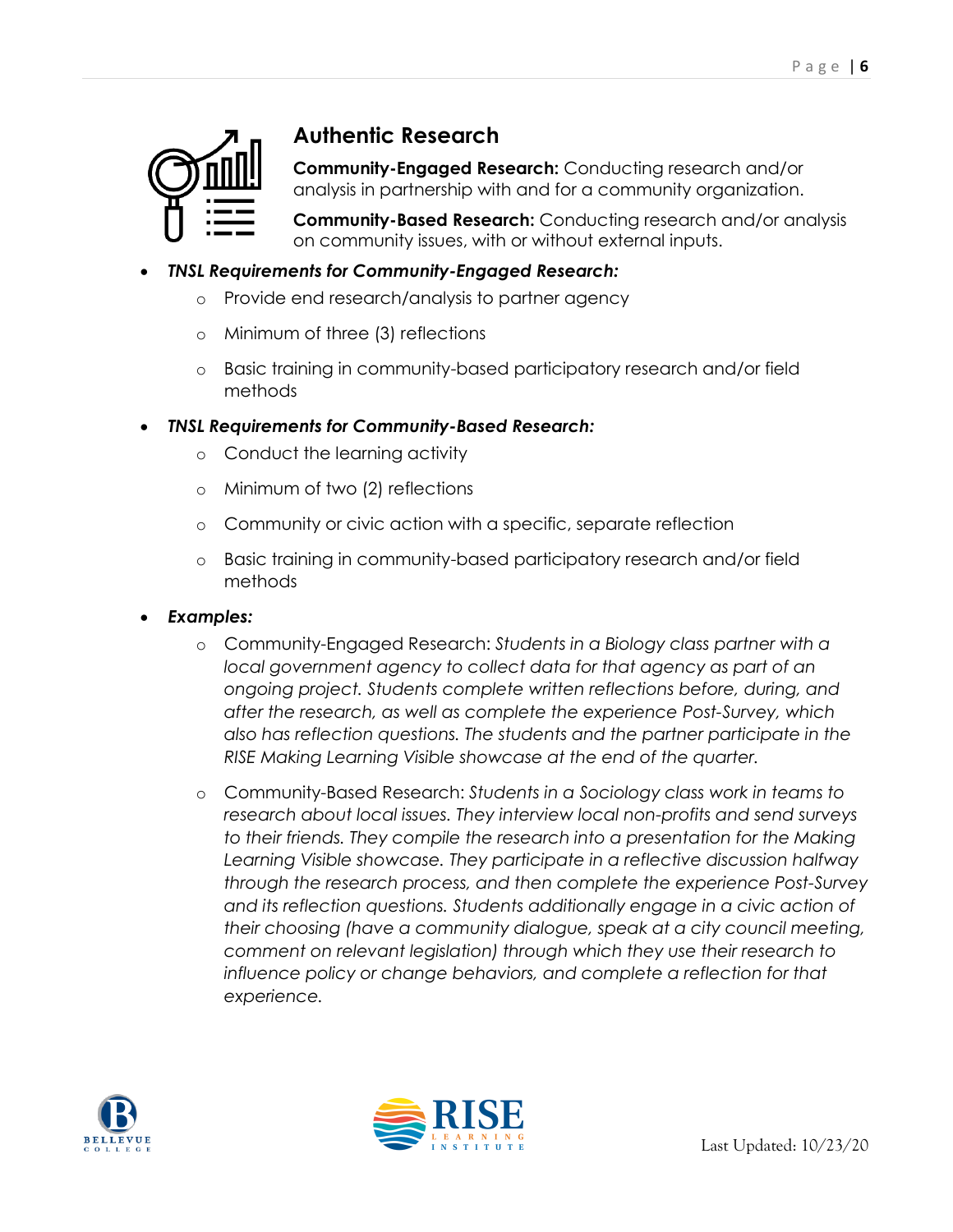

# **Civic Education**

Engaging with a community or broad issue (often without a partner agency) to change student and community behaviors through education, advocacy, or democratic participation.

- *TNSL Requirements for Ongoing Civic Education:*
	- o Multiple civic actions (or a single action with scaffolded parts)
	- o Minimum of three (3) reflections

### *TNSL Requirements for One-off Civic Education:*

- o Single civic action
- o Minimum of two (2) reflections
- o Community or course dialogue with a specific, separate reflection
- *Examples:*
	- o Ongoing Civic Education: *An English 101 class teaching composition through the topics of racial inequity and social justice requires students to attend a community organizing meeting, write a public comment on legislation highlighting systemic racism, and create a social media post about local social justice issues, before ending with a detailed letter to elected officials about racial inequity. Students complete three written reflections, as well as the experience Post-Survey, which also has reflection components.*
	- o One-off Civic Education: *A microeconomics class asks students to explore the power of demand in altering supply chains by asking students to each research a company with poor environmental or human rights actions within their supply chains, and then use social media to protest or boycott that company. Students would then reflect on this activity, along with complete the experience Post-Survey, which has reflection components. Additionally, students would lead a short dialogue within their own community about using purchasing decisions to change business practices, and then reflect on that process.*



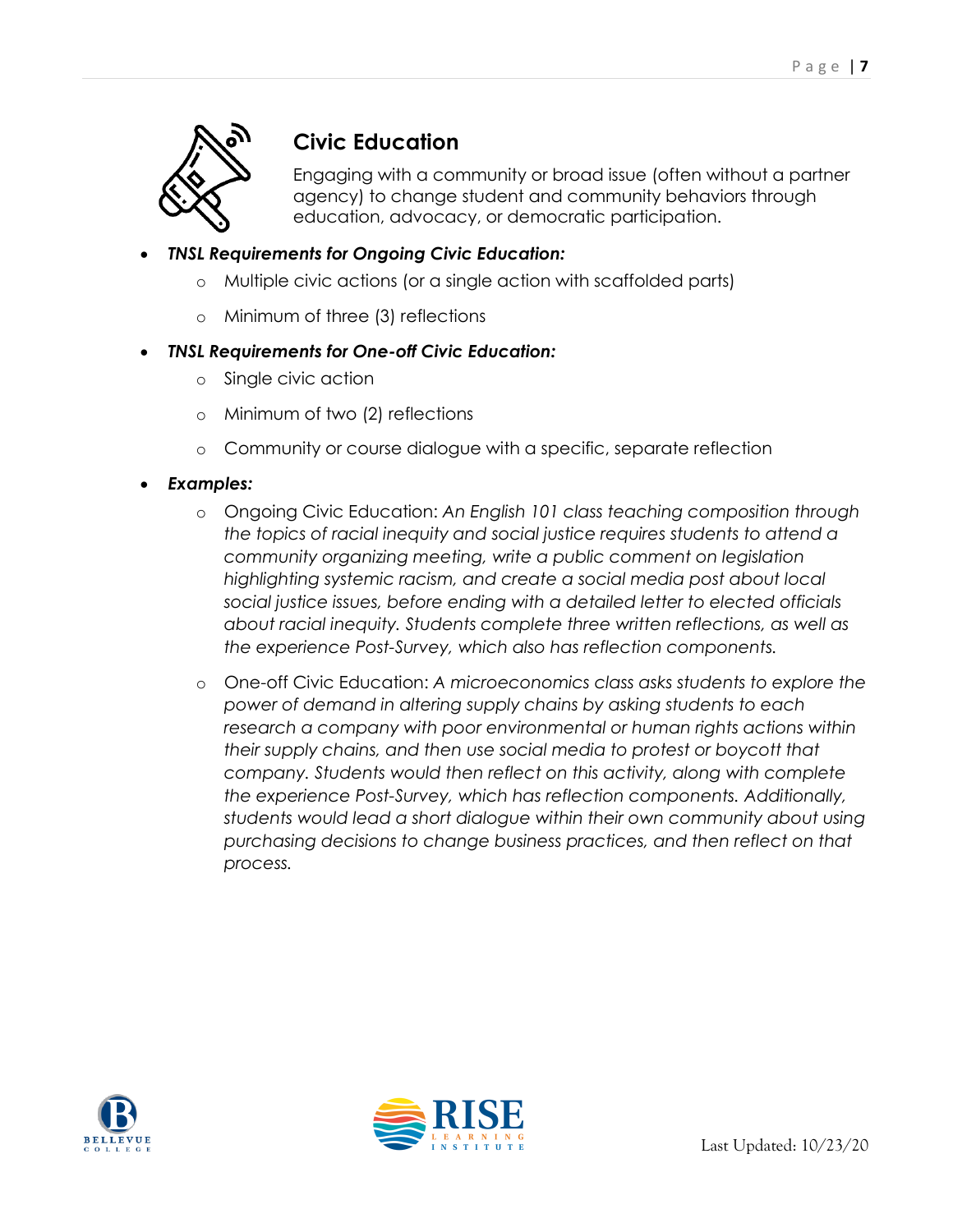

# **Community Economic Engagement**

Partnering as a part of a class with small or minority-run businesses to help improve their capacity, which in turns supports the broader community.

- *TNSL Requirements for Community Economic Engagement:*
	- o Provide end product to partner agency / client
	- o Minimum of three (3) reflections
- *Example: For a business course, students partner with small, minority-run businesses throughout the quarter, giving them analyses of their business processes. Students complete one written reflection, one in-class reflective discussion, and one reflection with the community partner. Students also take the experience Post-Survey, which has a reflective component.*



## **Philanthropy**

Fundraising or collecting food/goods for an organization as a part of a class.

*TNSL Requirements for Philanthropy:*

- o Confirm donation (monetary, food, or goods) with partner agency
- o Minimum of three (3) reflections
- o Prior discussion to ensure legal and ethical partner engagement
- *Example: In a community nursing course, students research the supply challenges*  faced by small health and non-profit organizations during an economic recession. *The students organize a goods collection drive for two local agencies, and complete three reflections. They additionally take the experience Post-Survey, which has a reflective component. The instructor talked with RISE prior to the course.*



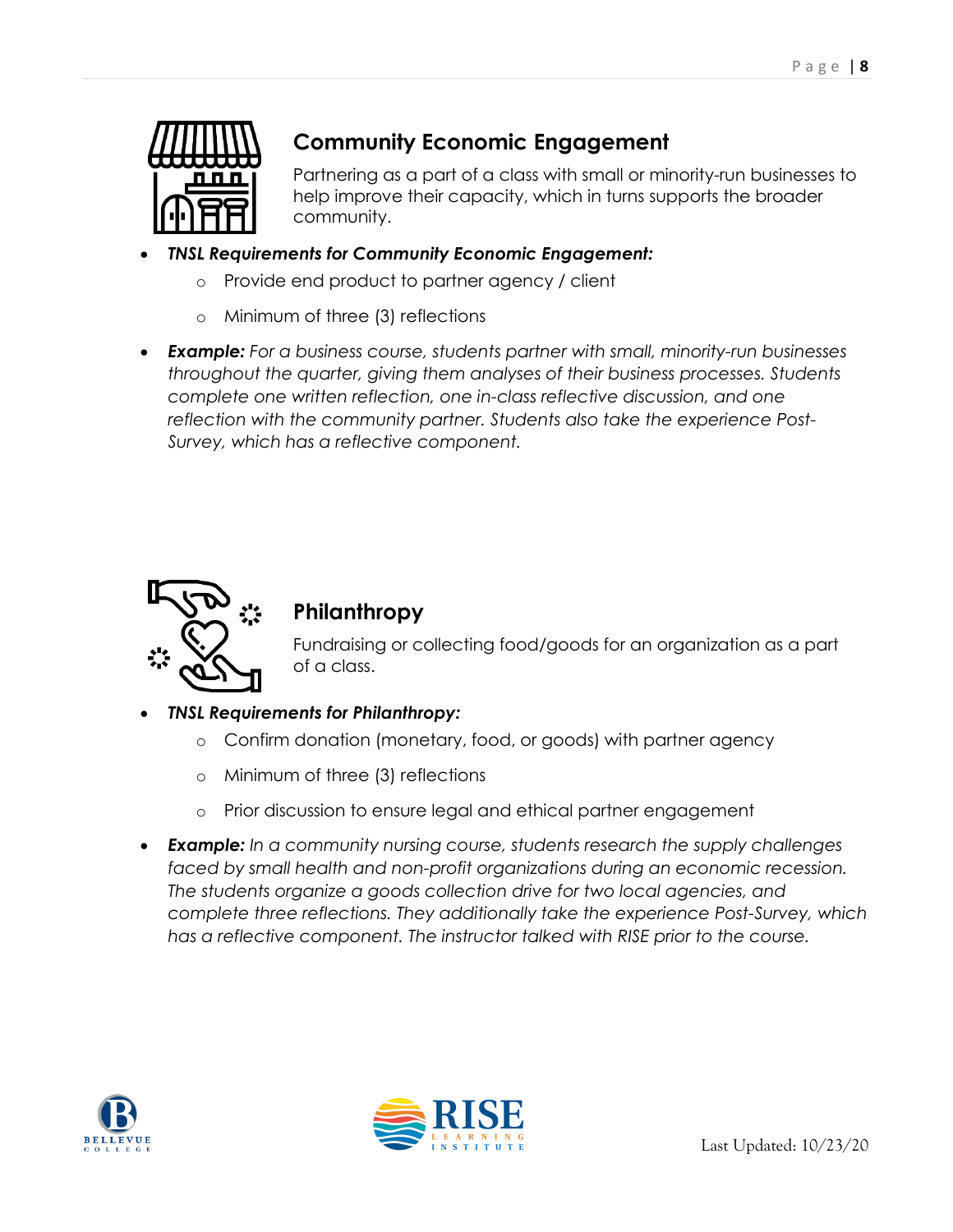Some additional requirements for consideration:

- 1) For all partnerships, the community agencies must be *501(c)3 non-profits* or *government* offices (including Bellevue College). The only exception would be for Community Economic Engagement, which will be taken on a case-by-case basis. Other forms of CECE are not possible with for-profits. Students might be able to engage with 501(c)4 and 501(c)5 agencies on a case-by-case basis. They cannot engage with 501(c)6 and 501(c)7 agencies as a part of their course.
- 2) The CECE must be *integrated into the course*. The syllabus must talk about the CECE component and explain why it's an integral part of the course. Communityengaged and civic education should also be seen as contributing to the overall course grade. Instructors can choose whether to use the term "CECE" or the specific format of CECE in the syllabus. While RISE prefers the CECE component to be required, it could also be one of many project options, or be given for extra credit.
- 3) The instructor must *talk with the RISE Learning Institute* prior to implementation. This helps to a) strengthen the depth of the CECE component through the sharing of resources and best practices, b) ensure that all risk management rules and CECE processes are being met, and c) support the course in meeting the requirements for the transcript notation.
- 4) The goal of service-learning is to form a *mutually-beneficial relationship* with the community. Students learn while also contributing. For example, students are neither *just* volunteering nor *just* being mentored. For this reason, every CECE format above requires a community or civic action (aka "service") and three reflection assignments (aka "learning").
	- a. RISE maintains a list of 175+ vetted agencies that can be utilized for servicelearning and CECE
	- b. RISE has many resources for how to create and assess deep, meaningful reflections. It also has examples used in other classes. These all can be found on the [Service-Learning SharePoint.](https://bellevuec.sharepoint.com/teams/Service-Learning) There are tips in Appendix A.
- 5) RISE has developed a *Pre-Survey* and *Post-Survey* that work with all formats of CECE. While students do not need to complete the Pre- and Post-Surveys to earn the transcript notation, instructors must offer them for the class to qualify for the TNSL.

### **What is the process for the TNSL?**

- 1) If not previously approved, the instructor will submit the following to the committee, through [Sapan Parekh:](mailto:sapan.parekh@bellevuecollege.edu)
	- a. Syllabus (with clear integration and explanation of CECE)
	- b. Relevant assignments



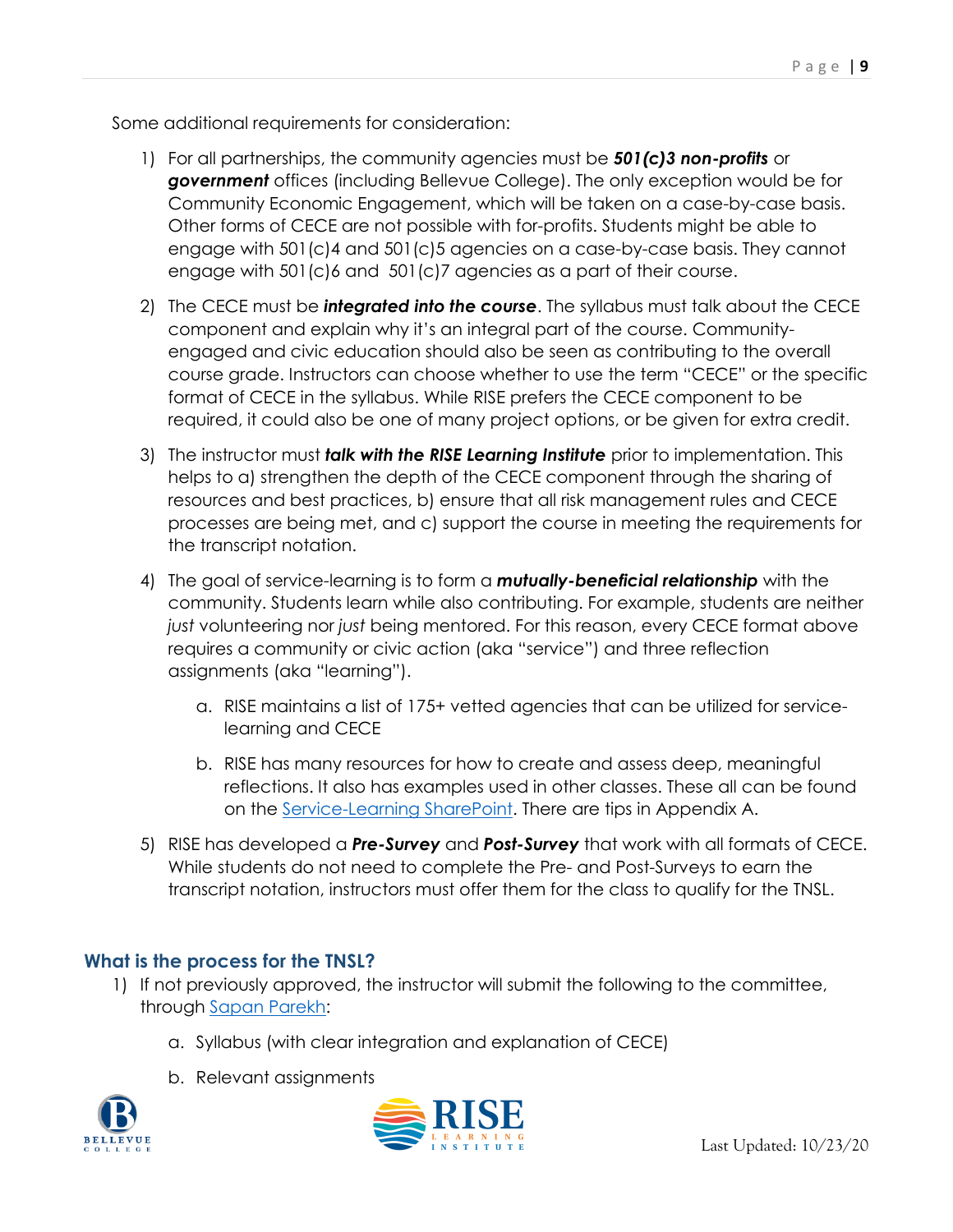- c. Relevant reflections
	- i. For in-person discussion reflections, the instructor should just send the proposed questions
- d. Any additional information about the CECE that would help guide the committee (e.g. anything you might tell the students that helps to build the connection between the CECE and the course content).
- 2) The committee will review the material and provide feedback (see below). If approved, the students are then eligible for the TNSL.
- 3) At the end of the quarter, RISE will send out a reminder to instructors to send the SIDs of qualifying students. For students to qualify, they will have:
	- a. Fully completed the action component for their course (e.g. meet minimum hour requirements, submit end product to partner, complete the civic actions, etc.)
	- b. Submitted and given meaningful effort to at least three reflection assignments
	- c. Done nothing to disqualify them (e.g. act poorly with partner agency, falsify signatures, etc.)

A few other points:

- a. Instructors are encouraged to reach out to the partner agencies throughout the quarter as check-ins. However, the results of partner final evaluations (as organized by RISE) will not count towards TNSL eligibility.
- b. If a student completes the hours/deliverable and submits the reflections, but the instructor feels that the student did not give significant or meaningful effort to either/both, the instructor is encouraged to talk with RISE before deciding whether that student earns the TNSL.
- c. If the student does not complete the required hours/deliverables, but does a separate civic action, the instructor can decide whether this qualifies for earning the TNSL.

#### **What is the timeline for all this?**

- 1) **Middle of previous quarter**  Meet with RISE to discuss options and ensure an understanding of policies and procedures
	- a. Does not need to be repeated if done before
- 2) **End of previous quarter** *or* **first two weeks of new quarter**  Submit syllabus and supporting documents to RISE for review by committee
	- a. A previously-approved course may need to be resubmitted (see below)



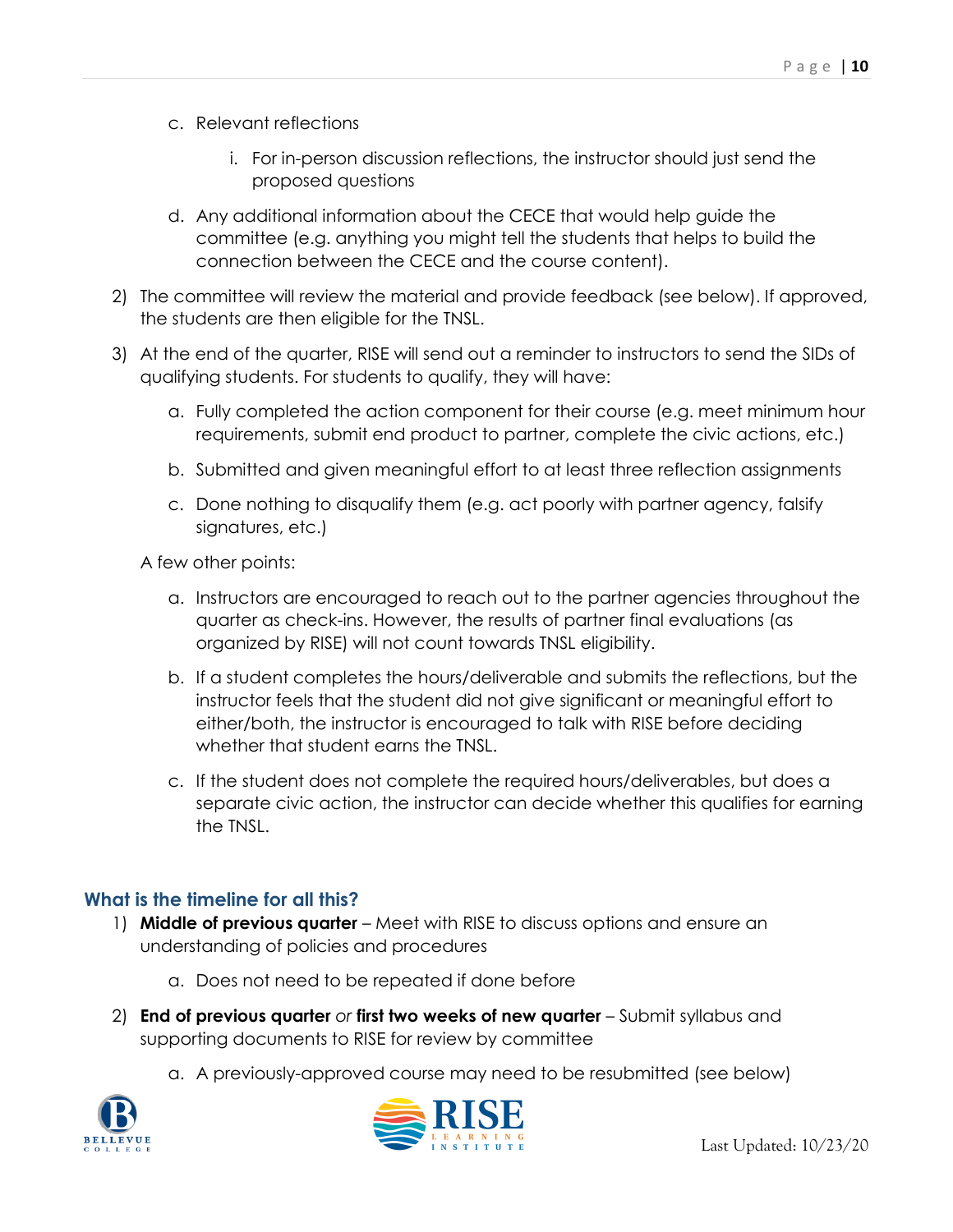- b. RISE encourages instructors to submit before the previous quarter ends in order to utilize the TNSL the next quarter to get student buy-in for service-learning
- 3) **Last week of class or finals week** Submit to RISE a list of the SIDs for students who meet the requirements and qualify for the TNSL

#### **Do I really need to resubmit my course to the TNSL Committee every time I offer it?**

The short answer is – it depends on the feedback from the Committee:

- 1) **Approval** The feedback is good and the committee feels that the course provides meaningful CECE opportunities with community / civic action and critical reflection. The committee might provide suggestions for strengthening the course for future implementations, but feels confident that the course is already strong. **Courses with unequivocal Approval are approved for three quarters of offerings**, including the quarter seeking approval, with the assumption that the course will not change much over that time. Instructors are encouraged to submit the latest versions of altered courses as an update.
	- a. Example: if the course is offered three quarters per year, resubmission will occur yearly.
	- b. Example: if the course is offered once per year, resubmission will occur after the third year.
	- c. Example: multiple sections offered in the same quarter will not be considered separate, and will be seen as one quarter.
- 2) **Conditional Approval** The committee has approved the course, but has some reservations about the strength of the CECE components (or simply do not understand them). The committee will suggest improvements, and expects them to be incorporated for future consideration. **Courses with Conditional Approval are approved for one quarter and require resubmission before the TNSL is given again.**
	- a. Example: A course with Conditional Approval has clearly addressed the committee's concerns when resubmitted the next time it is offered – the course is given Approval and does not need resubmission for two additional quarters.
	- b. Example: A course with Conditional Approval has clearly not addressed the committee's concerns when resubmitted the next time it is offered – the course is rejected unless changes are immediately made (see below).
- 3) **Request for Resubmission** The committee feels, based on the material given, that either the course submission does not provide enough information to make a decision or the course falls short of the criteria set in this guide. Depending on when the instructor initially submits the material, the committee may be able to approve a



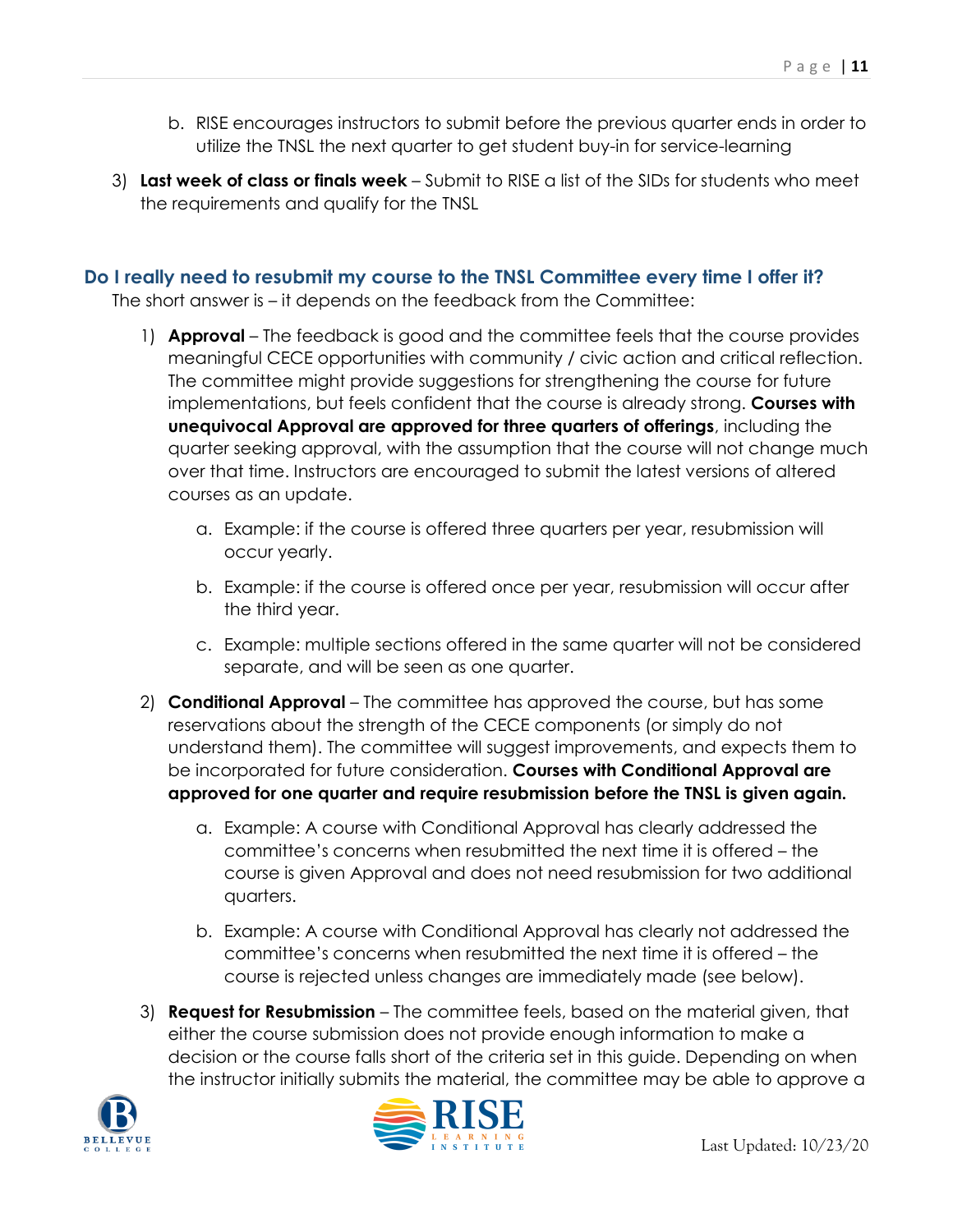resubmission for that quarter. **Courses in this category will be considered rejected until a resubmission is approved.** RISE hopes that a Request for Resubmission will not dissuade an instructor from continuing to offer CECE courses/components during that and future quarters.

- a. Example: A course initially submitted before the end of the previous quarter resubmits with meaningful alterations before the second week of the new quarter – it is then Approved or Conditionally Approved for that quarter.
- b. Example: A course is initially submitted midway in the quarter the class is offered – there is no time for a resubmission to be considered this quarter, and any approval will be applied for the next offering.

### **Anything else to know?**

Submitted materials for qualifying courses may be uploaded to the Service-Learning SharePoint as support for other BC faculty. RISE will contact the qualified instructors for approval before doing so.

### **Send all materials to, arrange meetings with, and ask questions to:**

#### **Sapan Parekh**

Associate Director, Service-Learning & Community Engagement, RISE Learning Institute [sapan.parekh@bellevuecollege.edu](mailto:sapan.parekh@bellevuecollege.edu) | 425-564-4031 | Main Campus B-241



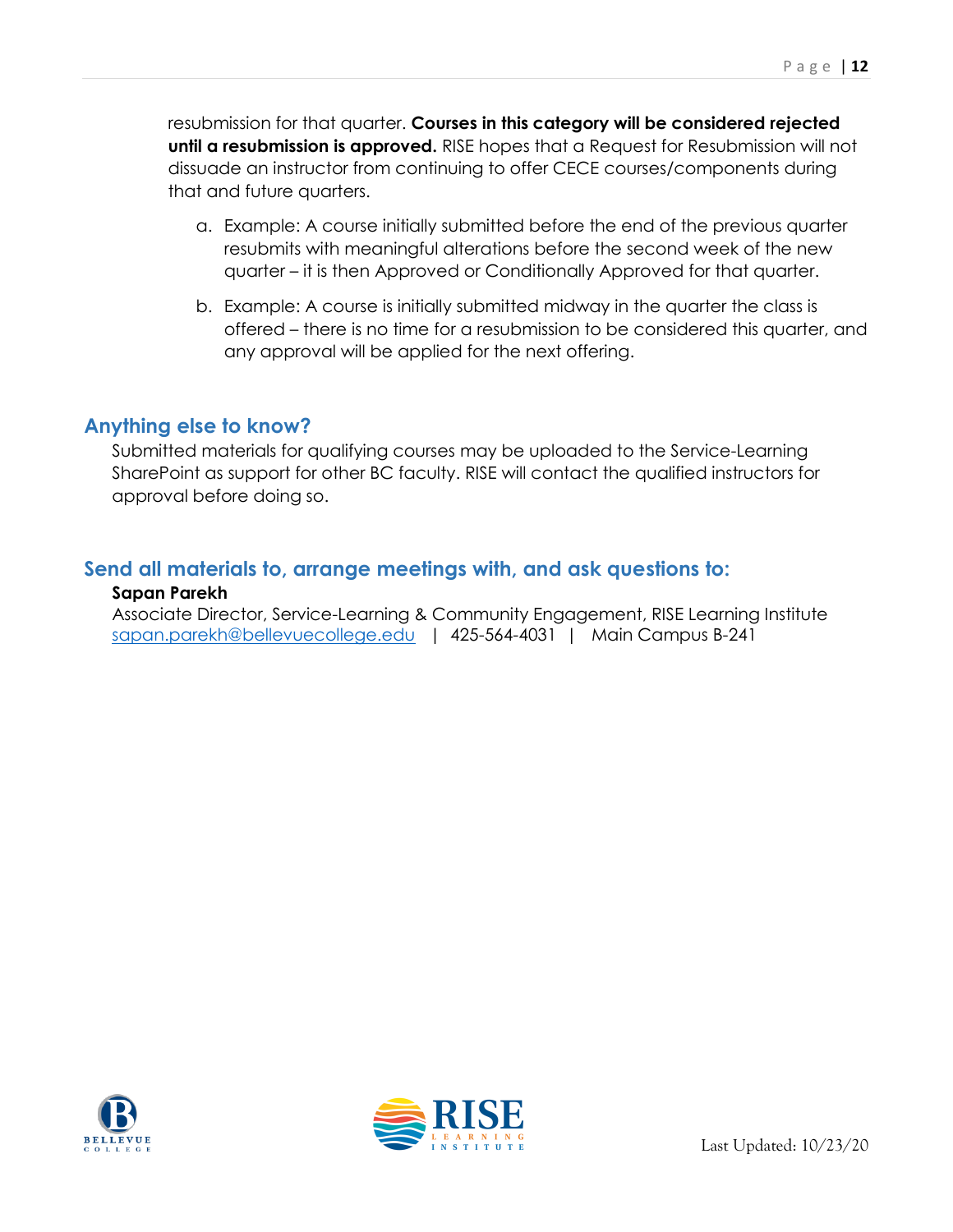### **Appendix A: Tips for making more meaningful or critical reflections**

- 1) The assignment should be focused on or dedicated to reflection. It can be a part of another assignment, but should still be distinguishable from the rest of the assignment.
- 2) For ongoing or scaffolded community-engaged and civic education, plan to have one reflection before the experience, one to three during it, and one after it. While three should be a minimum, RISE recommends five for best effect.
- 3) For single or short CECE experiences, you can use the Post-Survey as a reflection.
- 4) In order to provide the greatest accessibility to reflections, a variety of modalities is best. These include written and spoken, in-class and online/Canvas, individual and groupbased. Reflecting with community partners is considered best practice, though is not always easy to arrange.
- 5) Reflections should help students build connections to the 7 Cs:
	- a. Coursework How does the experience help students meet the course outcomes and/or contextualize the course content?
	- b. Community How does the experience engage with a social or environmental issue, improve the capacity of the partner agency, and/or make a positive impact on the community?
	- c. Character What has the student learned about themselves through this experience? What can they contribute?
	- d. Capabilities How has this experience contributed to growth in enduring skills such as professional behavior, teamwork, conflict management, leadership, critical thinking, etc.
	- e. Career How does the experience impact their future plans and/or careers?
	- f. Change What in the community or world needs to change? What do the students plan to change in themselves?
	- g. Commitment Based on the experience, how will the student choose to make an ongoing impact in the community?
	- h. Culture What has the student learned about American culture through the experience?
- *6)* A way to plan out a good mix of reflections is through "Reflection Mapping." Within the different boxes, place in the learning outcomes, modality, and connections, and then develop the reflection and its questions accordingly. *Adapted from Eyler (2002)*

|                                           | <b>Before Experience</b> | <b>During Experience</b> | <b>After Experience</b> |
|-------------------------------------------|--------------------------|--------------------------|-------------------------|
| Reflect Alone / At Home                   |                          |                          |                         |
| <b>Reflect with Classmates / In Class</b> |                          |                          |                         |
| <b>Reflect with Community</b>             |                          |                          |                         |



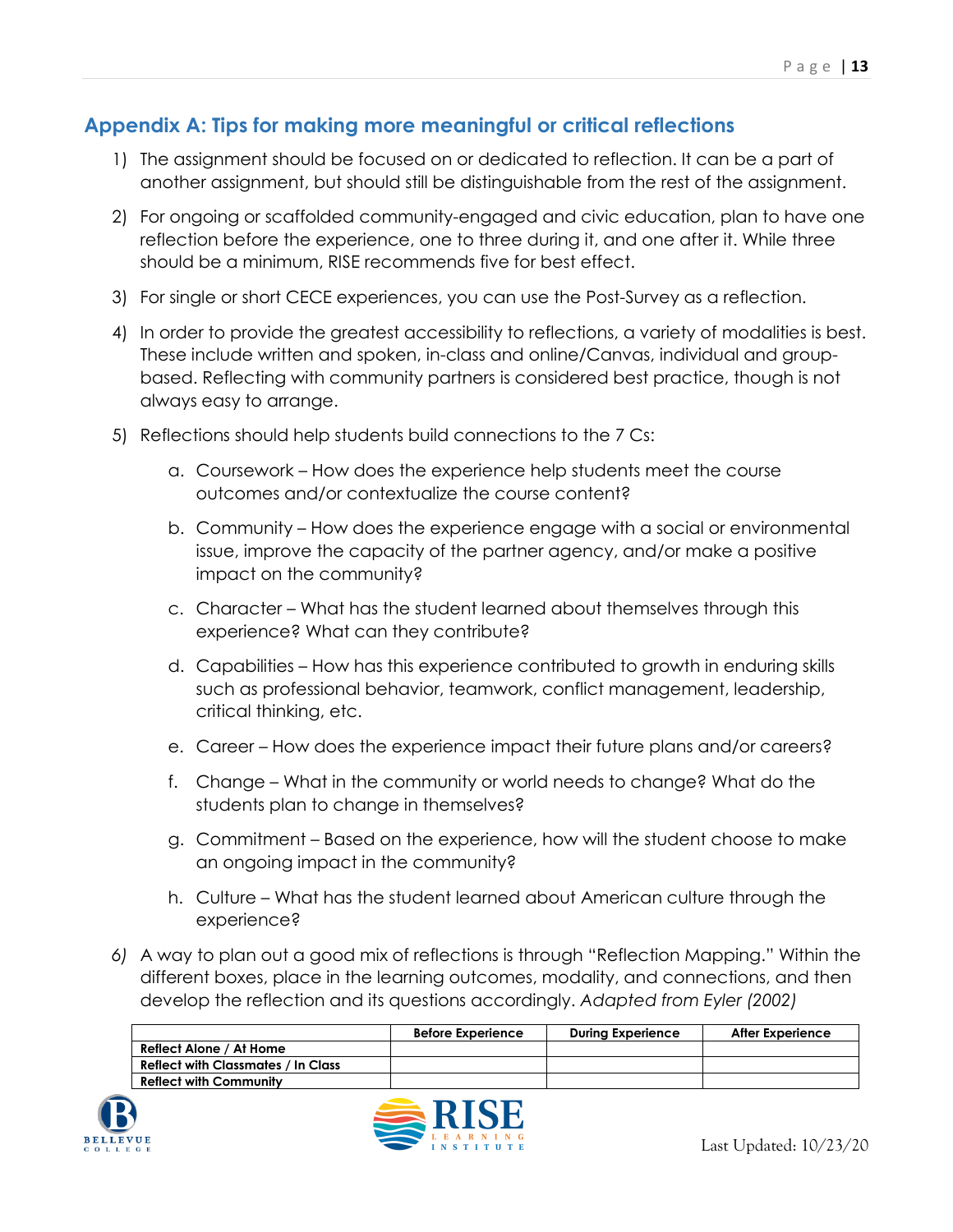- 7) There are many ways to scaffold critical reflection. Some of them are:
	- a. DEAL Describe-Explain-Articulate Learning
	- b. DIGA Describe-Interpret-Generalize-Apply
	- c. 5Rs Report-Respond-Relate-Reason-Reconstruct
	- d. Kolb Describe experience, reflect on experience, apply to learning, determine next steps
	- e. Bloom's Taxonomy Reflections move up Identify-Examine-Apply-Analyze-Synthesize-Evaluate
	- f. ABCs Affect-Behavior-Cognition/Content
- 8) Some possible reflection topics are *(NOTE: If using these examples, please adapt them to the specifics of your class rather than reproducing them verbatim.)*:
	- a. Beginning Reflection
		- i. Why are you being asked to do have particular community-engaged experience?
		- ii. Take a *temperature check* (e.g. What are you excited about? Nervous about?)
		- iii. How do you plan to manage their time/project over the course of the quarter? How will you address challenges along the way?
	- b. Mid-term Reflection
		- i. How can the material being learned in class benefit the world around you, and in particular, the issue being addressed through your community partnership?
		- ii. How does the coursework relate to what you're doing for this CECE component?
		- iii. What is something you have observed or experienced as part of CECE, what was your reaction to it, and how does it relate to your coursework?
		- iv. What are some challenges and/or discomfort you have been feeling as part of CECE, and how have you been dealing with them?
	- c. End Reflection
		- i. How was the CECE experience useful in helping you better understand or make sense of the course material?



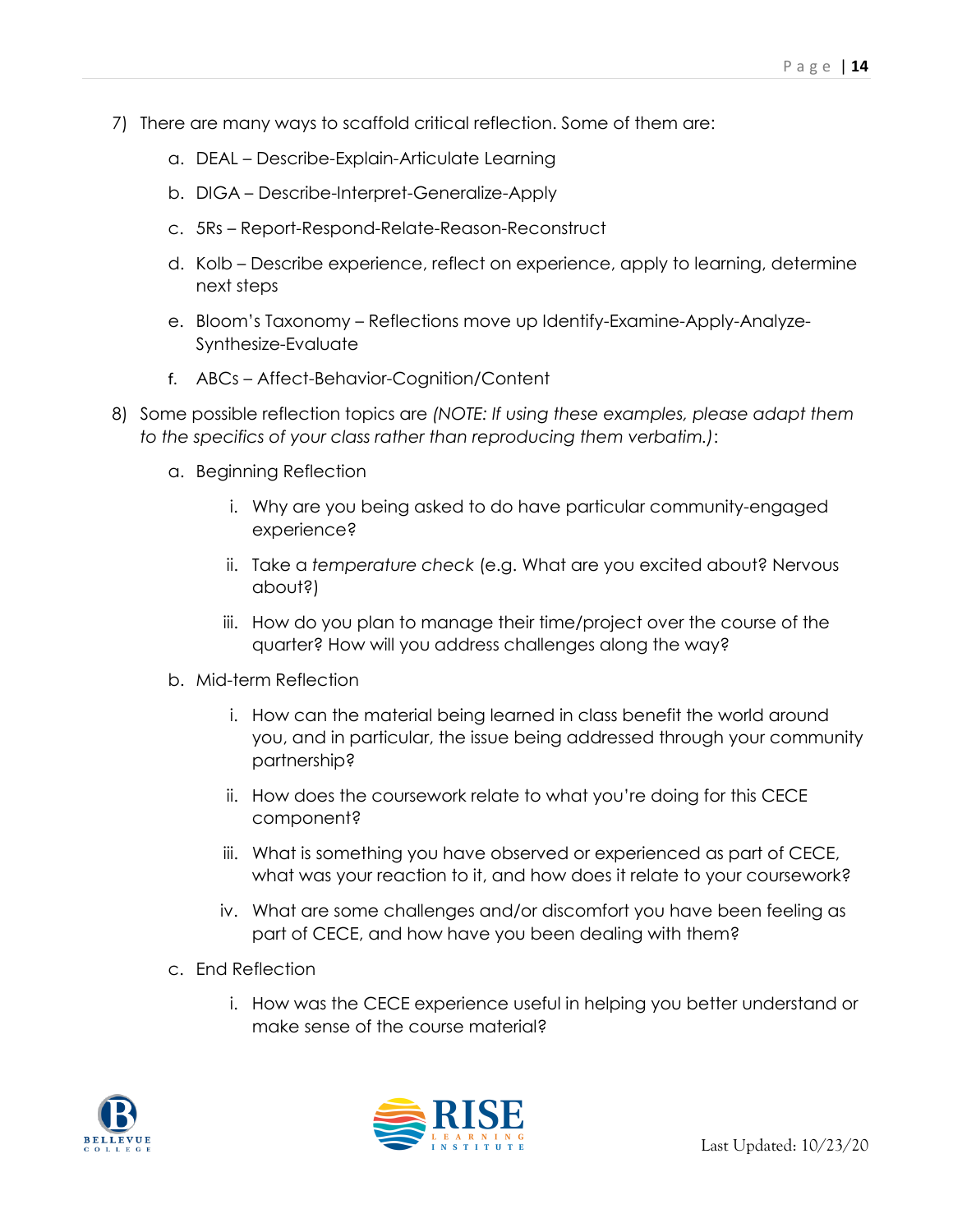- ii. What impact did the course material make on communities, agencies, or local issues? How did your work impact the communities, agencies, or local issues you worked with this quarter?
- iii. How have you personally changed because of the CECE experience?
- iv. What will you do in the future? What changes will you make in how you do or see things? How can you use their own knowledge or skills to become more civically-engaged or help address the issues you experienced?

#### **Reflection References:**

Ash, S.L. & Clayton, P.H. (2004): The articulated learning: An approach to guided reflection and assessment. *Innovated Higher Education* 29(2): p. 137-154. Retrieved from [http://web.b.ebscohost.com.ezproxy.bellevuecollege.edu/ehost/detail/detail?sid=5262581c-be0e-](http://web.b.ebscohost.com.ezproxy.bellevuecollege.edu/ehost/detail/detail?sid=5262581c-be0e-486d-933d-9f73cc95310a@sessionmgr101&vid=0&hid=115&bdata=JnNpdGU9ZWhvc3QtbGl2ZQ%3d%3d)

[486d-933d-](http://web.b.ebscohost.com.ezproxy.bellevuecollege.edu/ehost/detail/detail?sid=5262581c-be0e-486d-933d-9f73cc95310a@sessionmgr101&vid=0&hid=115&bdata=JnNpdGU9ZWhvc3QtbGl2ZQ%3d%3d)

[9f73cc95310a%40sessionmgr101&vid=0&hid=115&bdata=JnNpdGU9ZWhvc3QtbGl2ZQ%3d%3d#AN=EJ7](http://web.b.ebscohost.com.ezproxy.bellevuecollege.edu/ehost/detail/detail?sid=5262581c-be0e-486d-933d-9f73cc95310a@sessionmgr101&vid=0&hid=115&bdata=JnNpdGU9ZWhvc3QtbGl2ZQ%3d%3d) [71443&db=eric](http://web.b.ebscohost.com.ezproxy.bellevuecollege.edu/ehost/detail/detail?sid=5262581c-be0e-486d-933d-9f73cc95310a@sessionmgr101&vid=0&hid=115&bdata=JnNpdGU9ZWhvc3QtbGl2ZQ%3d%3d)

Ash, S.L. & Clayton, P.H. (2009). Generating, deepening, and documenting learning: The power of critical reflection in applied learning. *Journal of Applied Learning in Higher Education* 1: p. 25-48. Retrieved from<http://community.vcu.edu/media/community-engagement/pdfs/AshandClayton.pdf>

Eyler, J. (2002). Reflection: Linking service and earning – linking students and communities. *Journal of Social Issues* 58(3): p. 517-534. Retrieved from

[http://www.servicelearning.msstate.edu/files/Eyler%20Reflection%20Linking%20Service%20and%20Learni](http://www.servicelearning.msstate.edu/files/Eyler%20Reflection%20Linking%20Service%20and%20Learning.pdf) [ng.pdf](http://www.servicelearning.msstate.edu/files/Eyler%20Reflection%20Linking%20Service%20and%20Learning.pdf) 

Eyler, J., Giles Jr., D.E., Schmiede, A. (1996). *A Practitioner's Guide to Reflection in Service-Learning: Student Voices & Reflections*. Nashville, TN: Vanderbilt University.

Reed, J. & Koliba, C. (1995). *Facilitating Reflection: A Manual for Leaders and Educators.* Retrieved from [http://www.uvm.edu/~dewey/reflection\\_manual/index.html](http://www.uvm.edu/~dewey/reflection_manual/index.html)

Sturgill, A. & Motley, P. (2014). Methods of reflection about service learning: guided vs. free, dialogic vs. expressive, and public vs. private. *Teaching & Learning Inquiry* 2(1): p. 81-93. Retrieved from <http://tlijournal.com/tli/index.php/TLI/article/view/79>

Thomas, J. (2013). Reflection, reflexivity, and critical reflection. Retrieved from <https://prezi.com/i8zwzi8d2es6>

Welsh, M. (1999). The ABCs of Reflection: A Template for Students and Instructors to Implement Written Reflection in Service-Learning. *Evaluation/Reflection* 25(2): p. 22-25. Retrieved from [https://digitalcommons.unomaha.edu/slceeval/16/](https://digitalcommons.unomaha.edu/slceeval/16/?utm_source=digitalcommons.unomaha.edu%2Fslceeval%2F16&utm_medium=PDF&utm_campaign=PDFCoverPages)